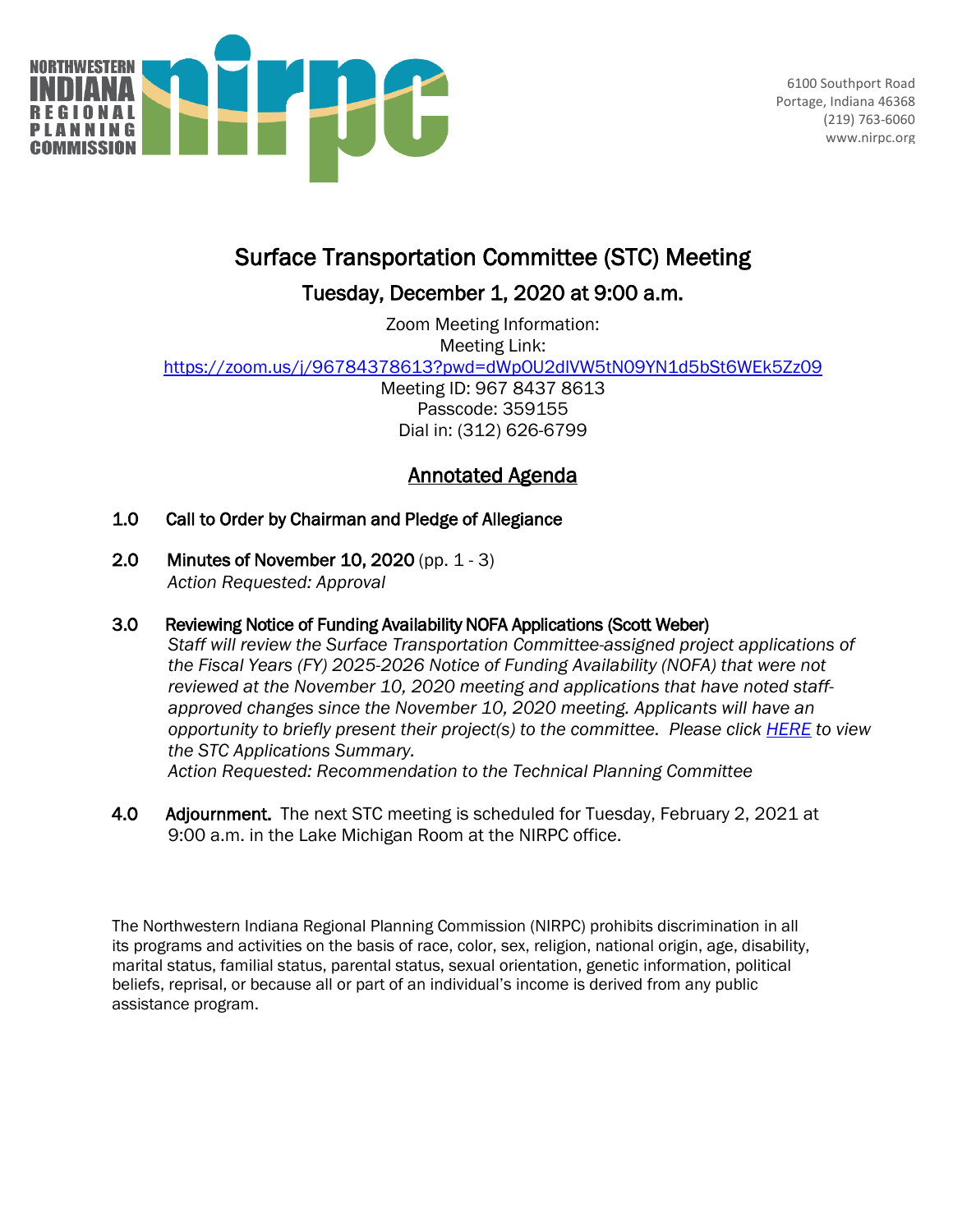#### SURFACE TRANSPORTATION COMMITTEE Virtual Meeting November 10, 2020 **Minutes**

This meeting was convened as an electronic meeting, pursuant to Governor Holcomb's Executive Order 20-04 and 20-09, extended by Executive Order 20-47. All persons were meeting remotely on a Google Meet platform that allowed for real time interaction and supported the public's ability to observe and record the proceedings. When the agenda item was provided for public comment, this was supported as well. A roll call was taken to motion and approve the agenda items.

Tom Schmitt called the meeting to order at 1:04 p.m. with the Pledge of Allegiance and roll call. In attendance were Jeff Huet, Beth Shrader, Michael Duffy, Eric Wolverton, Jake Dammarell, Jill DiTommaso, Craig Phillips, Latent Csany, Lynn Gralik, Mark O'Dell, Amy Blaker, Greg Falkowski, Dean Button, Steve King, Gerald Swets, Michael Jabo, David Wright, George Topoll, Doug Brite, Dustin Anderson, Trisha Nugent, Robert Thompson, and Kevin Breitzke.

NIRPC staff present were Scott Weber, Kevin Polette, Candice Eklund, Peter Kimball, Charles Bradsky, Ty Warner, and Flor Baum.

There were no public comments.

The minutes of the August 4, 2020 meeting were approved on motion by Dean Button and second Steve King.

### Review of NOFA Applications

Scott Weber reviewed the 2020 Notice of Funding Applications (NOFA) for New Roadways, and Roadway Improvements. Generally, the applications are similar to the Past NOFA. Please see below for the changes. There was a total of four New Roadways projects from four communities submitted. There was a total of 26 New Roadways projects from 16 communities submitted. However, three communities were not present. Scott reviewed the project scoring for each of the following projects. The scoring changes that were discussed and agreed on by the committee were made live by Scott. All supporting documentation discussed must be submitted to Scott Weber by November 20, 2020.

New Roadway Submissions:

- City of Hobart 83rd Avenue Extension and Intersection Improvements. Funding request is \$4,767,840. The score of 53 remained unchanged.
- Porter County Willowcreek Road CR 700N to SR 130. Funding request is \$4,614,975. The self-score of 59 was adjusted by NIRPC staff to 58. The STC score also reflected 58.
- Town of St. John Cline Avenue Gap. Funding request is \$6,452,500. The self-score of 62 was adjusted by NIRPC staff to 65. The STC score also reflected 65.

Roadway Improvements Submissions:

● City of Chesterton - Emergency Vehicle Preemption - Safety Improvements. Funding request is \$1,327,052. The self-score of 6 was adjusted by NIRPC staff to 57. The STC score reflected 58.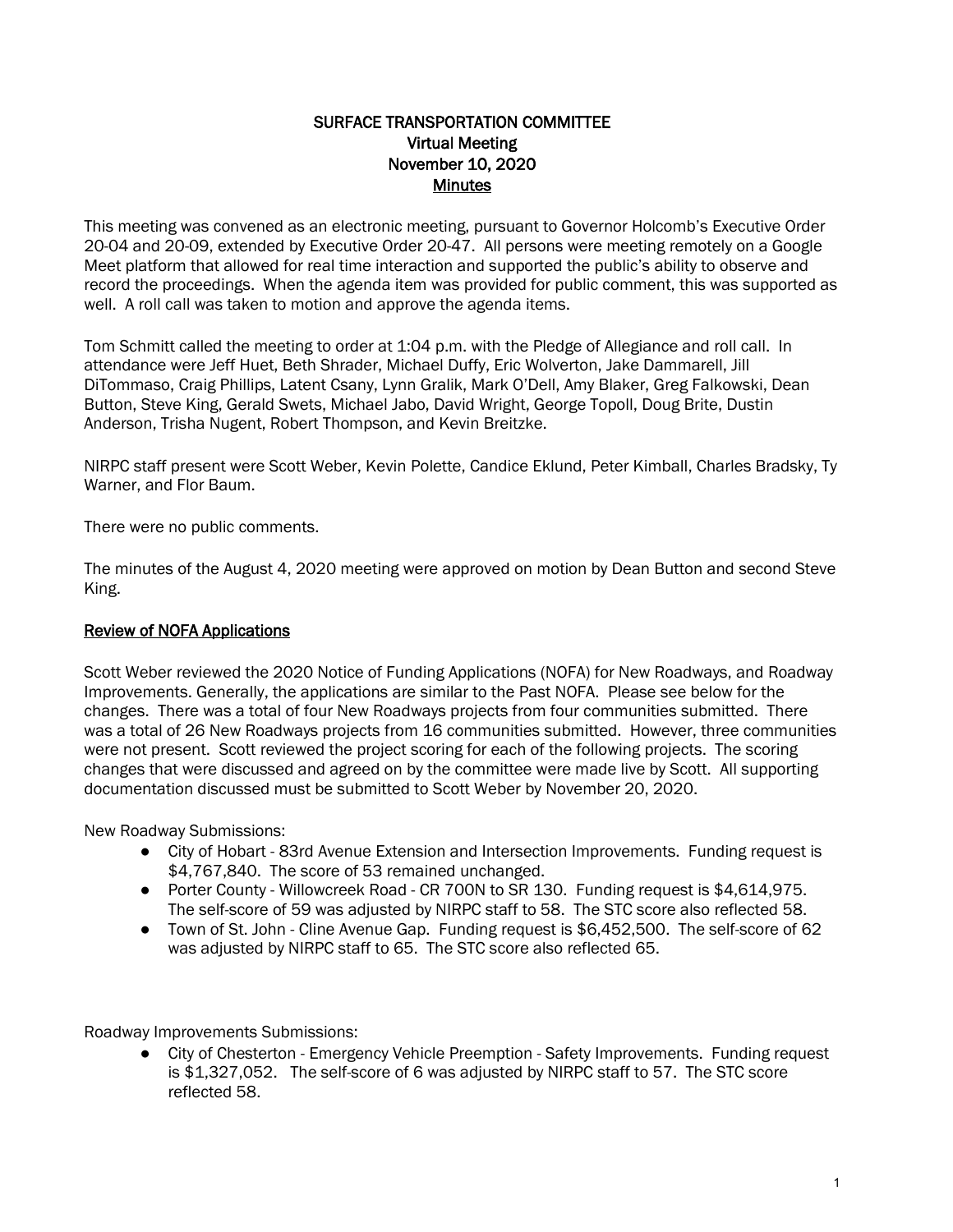- City of Crown Point US 231 and Delaware Pkwy Roundabout. Funding request is \$1,451,250. The self-score of 64 was adjusted by NIRPC staff to 57. The STC score reflected 58.
- City of East Chicago Michigan Ave Reconstruction. Funding request is \$5,416,125. The self-score of 75 was adjusted by NIRPC staff to 67. The STC score reflected 80.
- Town of Griffith
	- Broad St and Ave H Roundabout. Funding request is \$1,333,620. The self-score of 60 was adjusted by NIRPC staff to 52. The STC score reflected 60.
	- Main St Reconstruction and Colfax St Roundabout and Multi-use Path. Funding request is \$3,766,000. The self-score of 64 was adjusted by NIRPC staff to 61. The STC score reflected 63.
- City of Hammond
	- Columbia Ave Pavement Rehabilitation and ADA Compliance. Funding request is \$4,160,625. The self-score of 71 was adjusted by NIRPC staff to 68. The STC score reflected 71.
	- Summer St Reconstruction Phase 2. Funding request is \$3,285,000. The self-score of 73 was adjusted by NIRPC staff to 6. The STC score reflected 71.
- City of Hobart Colorado St Reconstruction and US 30 Intersection Improvement. Funding request is \$2,064,222. The self-score of 72 was adjusted by NIRPC staff to 70. The STC score reflected 72.
- Lake County Colorado St Bridge Replacement over Deep River. Funding request is \$1,045,625. The score of 44 remained unchanged.
- City of Merrillville
	- 57th Ave and Harrison St Roundabout. Funding request is \$2,010,760. The selfscore of 59 was adjusted by NIRPC staff to 51. The STC score reflected 56.
	- Mississippi St and 69th Ave Roundabout. Funding request is \$1,688,000. The selfscore of 57 was adjusted by NIRPC staff to 50. The STC score reflected 56.
	- Mississippi St and 79th Ave Dogbone Roundabout. Funding request is \$3,897,600. This includes the replacement of the existing signal light. The self-score of 67 was adjusted by NIRPC staff to 65. The STC score reflected 67.
- Town of Munster Main St Reconstruction. Funding request is \$4,558,000. The self-score of 76 was adjusted by NIRPC staff to 70. The STC score reflected 77.
- Town of St. John 93rd Ave Pavement Rehabilitation and Improvements. Funding request is \$7,210,000. The self-score of 68 was adjusted by NIRPC staff to 64. The STC score reflected 70.
- City of Valparaiso
	- Lincolnway and Campbell Roundabout. Funding request is \$2,009,935. The selfscore of 72 was adjusted by NIRPC staff to 63. The STC score reflected 71.
	- $\circ$  SR 130 and 400 N Intersection Improvement. Funding request is \$1,786,125. The self-score of 65 was adjusted by NIRPC staff to 67. The STC score reflected 67.
- Town of Winfield Randolph St and 117th Ave Roundabout. Funding request is \$1,186,800. The self-score of 58 was adjusted by NIRPC staff to 46. The STC score reflected 56.
- The Town of Schererville withdrew their application for Kennedy Ave Phase 1 Bridge over CN/NS Railroads.
- The City of Merrillville forfeited interest unless enough funding remains for four (4) projects
	- Colorado St Reconstruction. Funding request is \$3,389,560.
	- Colorado St and Harms Rd Roundabout. Funding request is \$1,494,840.
	- Randolph St Reconstruction. Funding request is \$3,660,160.
	- Randolph St and 93rd Ave Roundabout. Funding request is \$1,300,320.